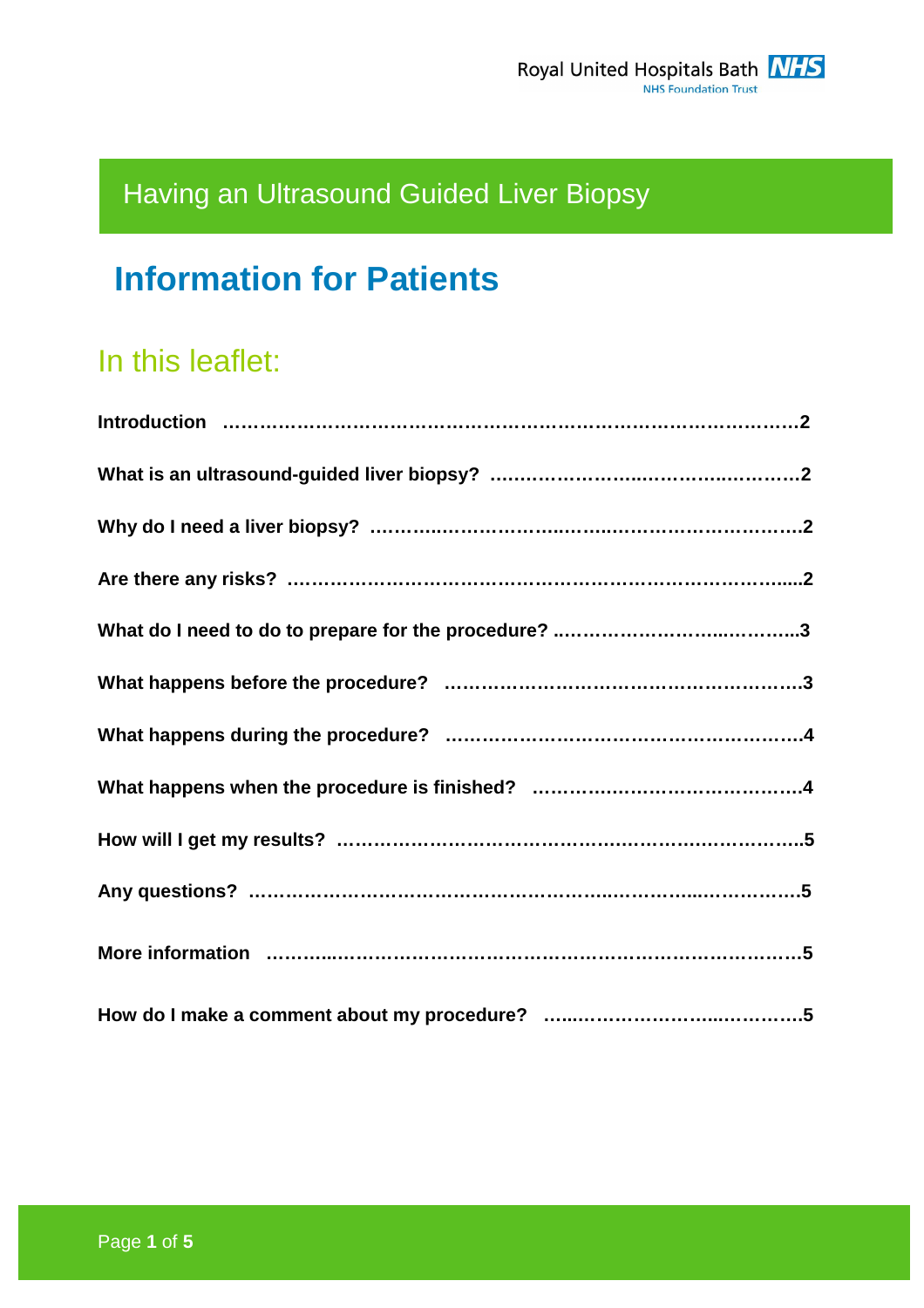#### **Introduction**

This leaflet tells you about having an ultrasound guided liver biopsy. It explains what is involved and what the possible risks are.

If you have any questions or concerns, please do not hesitate to speak to a doctor or nurse caring for you in the Interventional Radiology department.

# What is an ultrasound-quided liver biopsy?

A liver biopsy is a way of taking a tiny sample of the liver from your body, using a special needle passed through the skin. This allows the doctors to look at the sample under a microscope for signs of damage.

An ultrasound scanner uses highfrequency sound waves and computers to produce pictures of the organs and other structures inside the body, which can be viewed on a computer monitor. It can be used to see the passage of the biopsy needle into the liver.



# Why do I need a liver biopsy?

Your doctor has decided that a liver biopsy is needed to look for signs of liver damage. This may be to make a diagnosis when a liver problem is difficult to diagnose with blood tests and diagnostic scans. Alternatively, a liver biopsy can help to assess the degree of damage from a known liver condition. This can help to guide treatment.

# Are there any risks?

Ultrasound guided liver biopsy is generally a very safe procedure, but as with any medical procedure there are some risks and complications that can arise.

The risk of having excessive bleeding from the biopsy site is between 1 in 500 and 1 in 1,000. If bleeding occurs, a blood transfusion may be needed. To stop the bleeding the patient may have an x-ray guided procedure called embolisation in which the blood vessel causing the problem is sealed off. In some cases, surgery may be needed to stop the bleeding.

Other risks are much rarer and include puncture of other internal organs or infection. The risk of death as a consequence of a liver biopsy is between 1 in 10,000 and 1 in 12,000.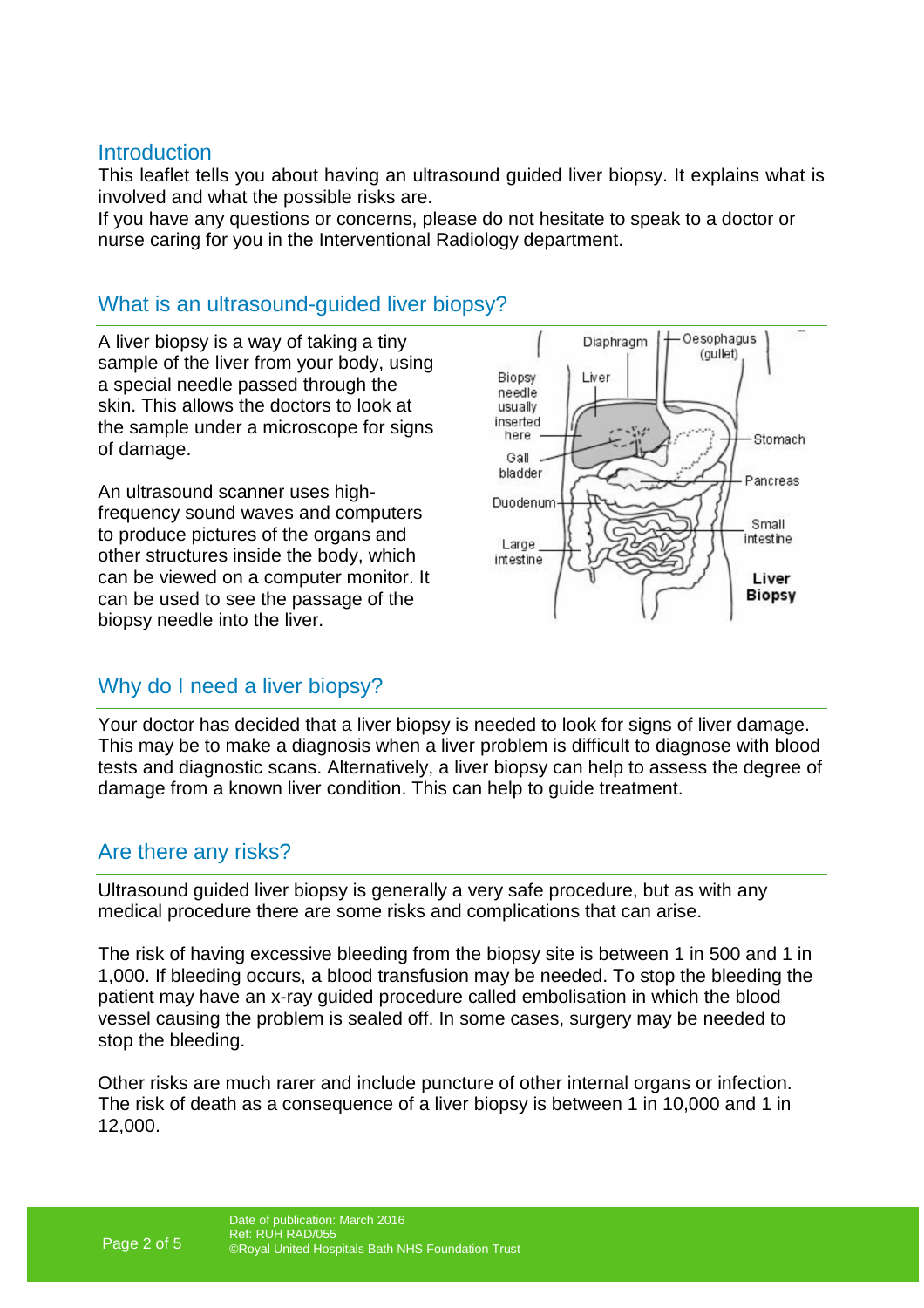Unfortunately, some biopsies fail to give an answer. This may be because, despite taking every possible care, the piece of tissue which has actually been obtained is normal tissue rather than abnormal. Alternatively although abnormal tissue has been obtained, it may not be enough for the pathologist (an expert in making diagnoses from tissue samples) to make a definite diagnosis. The radiologist doing your biopsy may be able to give you some idea as to the chance of obtaining a satisfactory sample.

The radiologist performing the biopsy will discuss these risks with you and answer any questions you may have.

# What do I need to do to prepare for the procedure?

You will need to have a blood test a few days before the procedure to check that you are not at increased risk of bleeding and that it will be safe to take the biopsy. Your doctor or clinical nurse specialist will tell you about this and how to arrange it.

If you are taking Warfarin, Clopidogrel, aspirin or other blood thinning medications (such as Phenindione, Dabigatran, Rivaroxaban, Apixaban, Prasugrel), please inform the Radiology department at least one week before the procedure, as these may need to be stopped for a number of days before the examination. Please continue to take all your other medications as usual.

You may already be an inpatient or, may need to be admitted into hospital on the day of your procedure. An ultrasound guided liver biopsy is normally performed as a day case procedure. On admission you will be informed of the approximate time of your procedure. However, this may change due to unforeseen circumstances.

You may be asked not to eat for 4 hours before the procedure, although you can usually still drink clear fluids such as water. If you are a diabetic your blood sugar levels will need to be monitored to ensure they remain within stable limits.

# What happens before the procedure?

The procedure will take place in the Radiology ultrasound department. You will be welcomed by the radiology staff:

- The Radiologist is a doctor specially trained to interpret X-rays and scans and to perform image-guided procedures.
- Radiology Nurses work with the radiologists and care for the patient during interventional procedures.
- Radiology Department Assistants (RDAs) are healthcare professionals trained to assist the radiologist in preparing and caring for patients undergoing scans and image-guided procedures.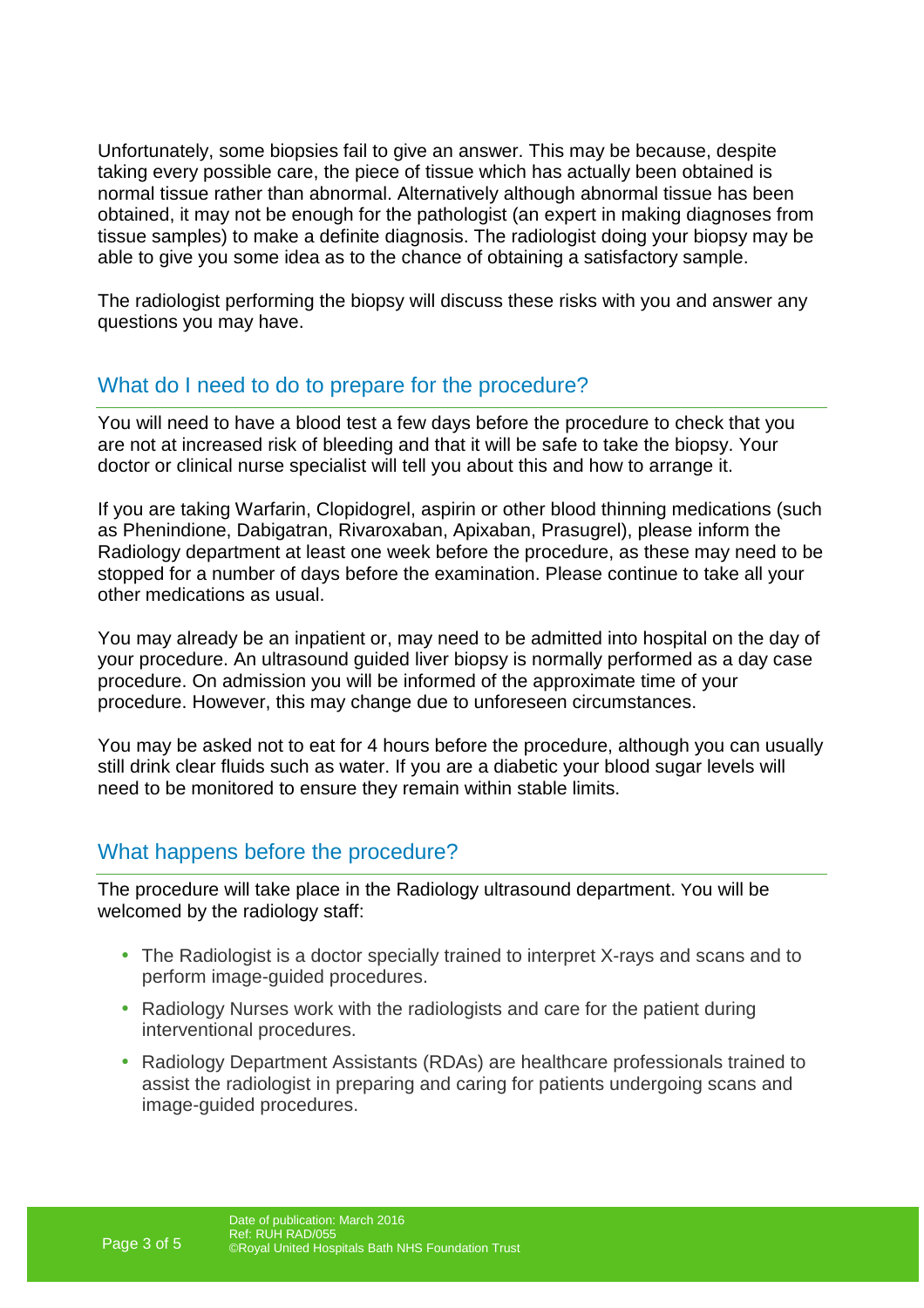An RDA or nurse will check your details. Please let them know if you are allergic to any medications or skin-cleaning preparations used for the procedure.

The radiologist will explain the procedure answering any questions you or your family may have. When all your questions have been answered you will be asked to sign a consent form for the procedure.

#### What happens during the procedure?

You will be taken into the ultrasound room and asked to lie on your back or left side with your right arm above your head. An ultrasound scan of the liver will first be performed to select the best site for the inserting the biopsy needle.

The skin over the liver will be cleaned with antiseptic fluid and covered with a sterile drape (towel). The radiologist will give you an injection of local anaesthetic to numb the area. This may cause some stinging, but it will only last a short time. The biopsy needle will be passed through the skin into the abnormal tissue under ultrasound guidance. You may be asked to hold your breath and keep still while the biopsies are taken.

It may be necessary to perform 2-3 passes of the biopsy needle in order to obtain a sufficient tissue sample. You may feel some minor discomfort as the biopsy is taken.

Every patient is different, and it is not always easy to predict how long the biopsy will take; however, expect to be in the radiology department for about 30 minutes.

#### What happens when the procedure is finished?

You will be taken back to your ward, where you may need to rest in bed for 4- 6 hours. Initially you may be asked to lie on your right side to put pressure on the biopsy site and reduce any chance of bleeding. You will have your pulse, blood pressure and if necessary your temperature taken to ensure there have been no complications.

About 1 in 5 patients will experience some pain from having a liver biopsy. This may either be felt over the liver (right upper abdomen) or in the right shoulder. Simple pain relieving tablets are usually adequate to make things comfortable. It is very unusual for the pain to be severe enough to stop them from going home on the same day. Some soreness may persist for up to a week.

You can eat and drink normally unless instructed otherwise by your doctor. Assuming you are feeling well, you will normally be discharged the same day. We would recommend you do not drive home after the procedure, and that you are accompanied. Please ensure you have arranged transport home prior to the biopsy, and bring the contact details with you.

It is sensible to avoid strenuous activity for two days following the biopsy but most patients are fully recovered after this time.